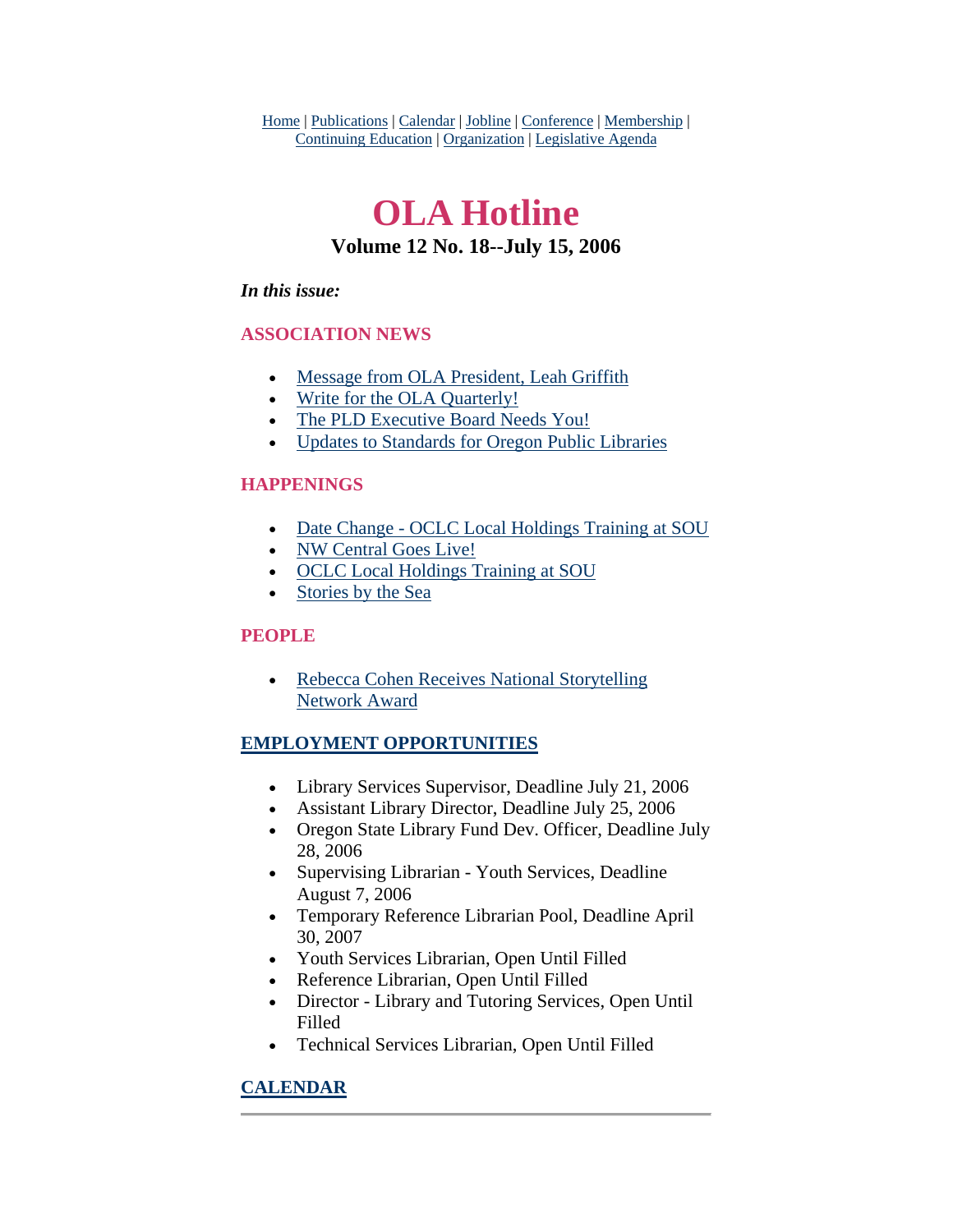## <span id="page-1-0"></span>**Association News**

#### **Message from OLA President, Leah Griffith**

The song goes "Summertime and the livin' is easy." Well those songwriters never worked in a public library! Summertime is our busy season with summer reading programs and staff going on vacation, and in Newberg we've got three babies, four weddings, a retirement, a resignation, and a couple of recruitments to keep us busy too. With OLA, we are moving towards the time when Aletha Bonebrake will take over as president and I get to slide into the position of past president. But just because my year as president is coming to a close, it doesn't mean that the activity is ending. One project I'm working on this summer is the review of Vision 2010.

Vision 2010 was developed in 2000 to plan for library service in Oregon over ten years. The committee that put the plan together in 2000, as well as some new people, got together at the McMenamins Kennedy School for a daylong retreat in June to review the 2010 goals. The group felt that progress had been made on a number of goals, while others still needed addressing, and some need tweaking as the world has changed since 2000. Below is a summary of the group's assessment of progress made on the original seven goals.

#### **Statewide Library Catalog: Partially Addressed**

While we don't have a single statewide catalog, there are quite a number of consortiums (Orbis Cascade Alliance, Sage, 10 shared public library systems serving 26 of Oregon's 36 counties) that cover a good portion of our state.

#### **Statewide Library Card: Partially Addressed**

Again, we don't have a single card or statewide access, but the consortiums and the MIX agreement (Multnomah, Washington, Clackamas, and Hood River counties) allow for the majority of state's population to have access to most of the libraries they might reasonably use.

#### **Serve Every Child: Partially Addressed**

We still have 65,300 Oregon children without free access to a public library and another 254,900 adults don't have access. The number of Teacher-Librarians in our schools has dropped to 433 or one teacher- librarian per 1,279 students. In 1980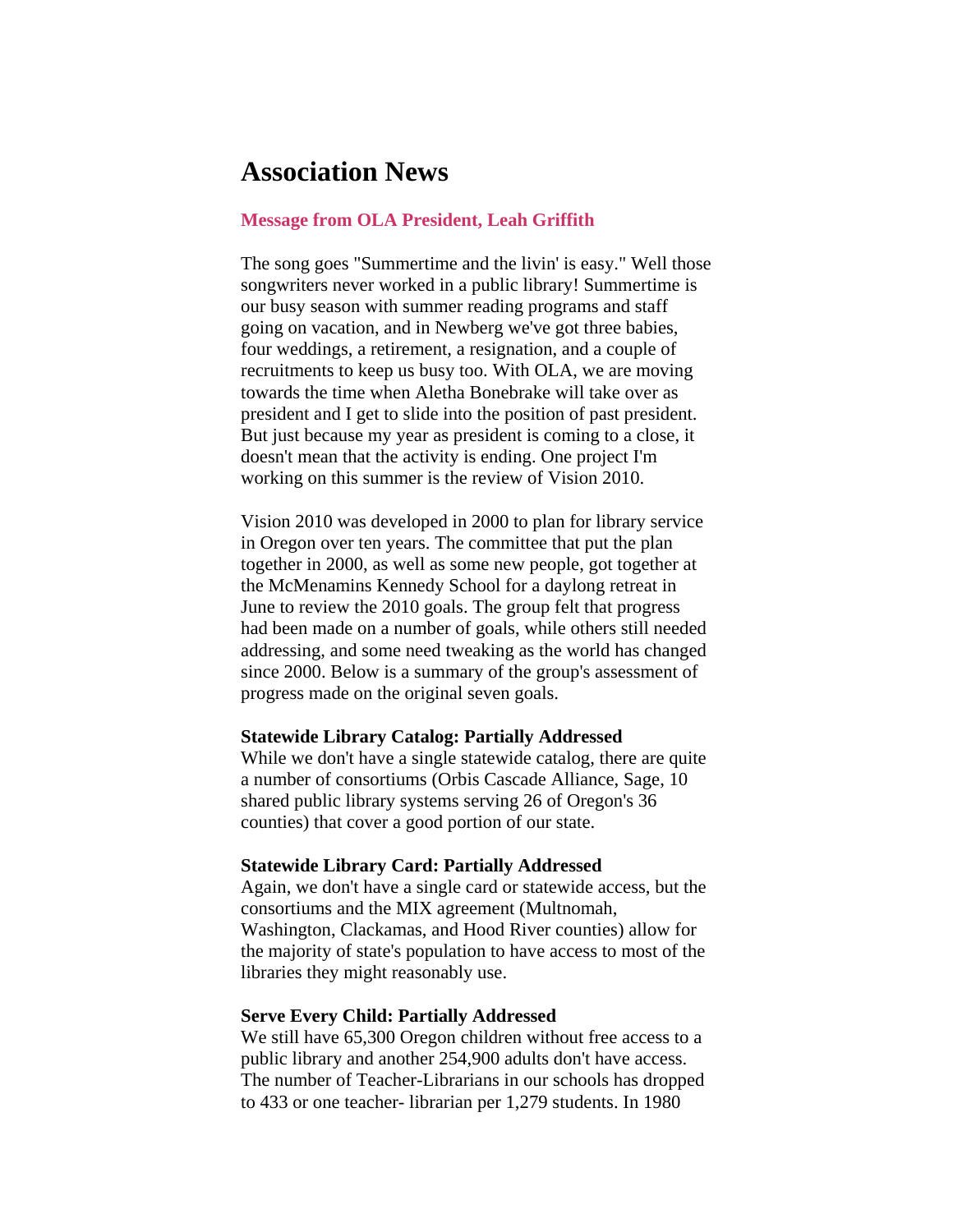there was one teacher-librarian for every 547 students. The good news is that summer reading programs and other children's services are improving in our public libraries and the number of children participating in those programs is growing.

#### **Strong and Diverse Workforce: Partially Addressed**

With the Emporia State University program in Oregon, there are about 150 new MLS librarians since 2000. This doesn't include the many who have attended the iSchool at UW and the many distance education programs that are available. The new MLS scholarship program that OLA is starting this year will help support additional students pursuing their degrees.

#### **Statewide access to Electronic Resources: Addressed**

The EBSCOhost databases and the Oregonian database are available to all libraries at a reduced rate or even free for the smallest public libraries. The Oregon Department of Education will cover the costs for the K-12 schools in 2006- 07. There was a feeling that we need to offer more online services.

#### **E-Reference Services: Addressed**

The L-net e-reference service is up and running, but again, in 2006 things continue to develop in this arena and perhaps this offering will change as well.

#### **Statewide High Speed Network: Addressed**

Only 11 out of 129 pubic libraries reported having Internet connections less than 128 kbps in 2004. All other public and academic libraries have broadband connections.

We finished the review and then developed some projects for the next four years. They include expanding the online services for libraries, investigating options for a statewide library catalog, investigating the link between strong K-12 library programs and public and academic libraries, and ensuring we have the strong staff to carry out these programs.

You'll be hearing more about these projects in the months to come, but in the meantime, let's keep our eyes on the future as we build the present.

Read more about the [original Vision 2010.](http://www.olaweb.org/quarterly/quar7-3/index.shtml) This OLA Quarterly piece also includes the challenging Vision 2010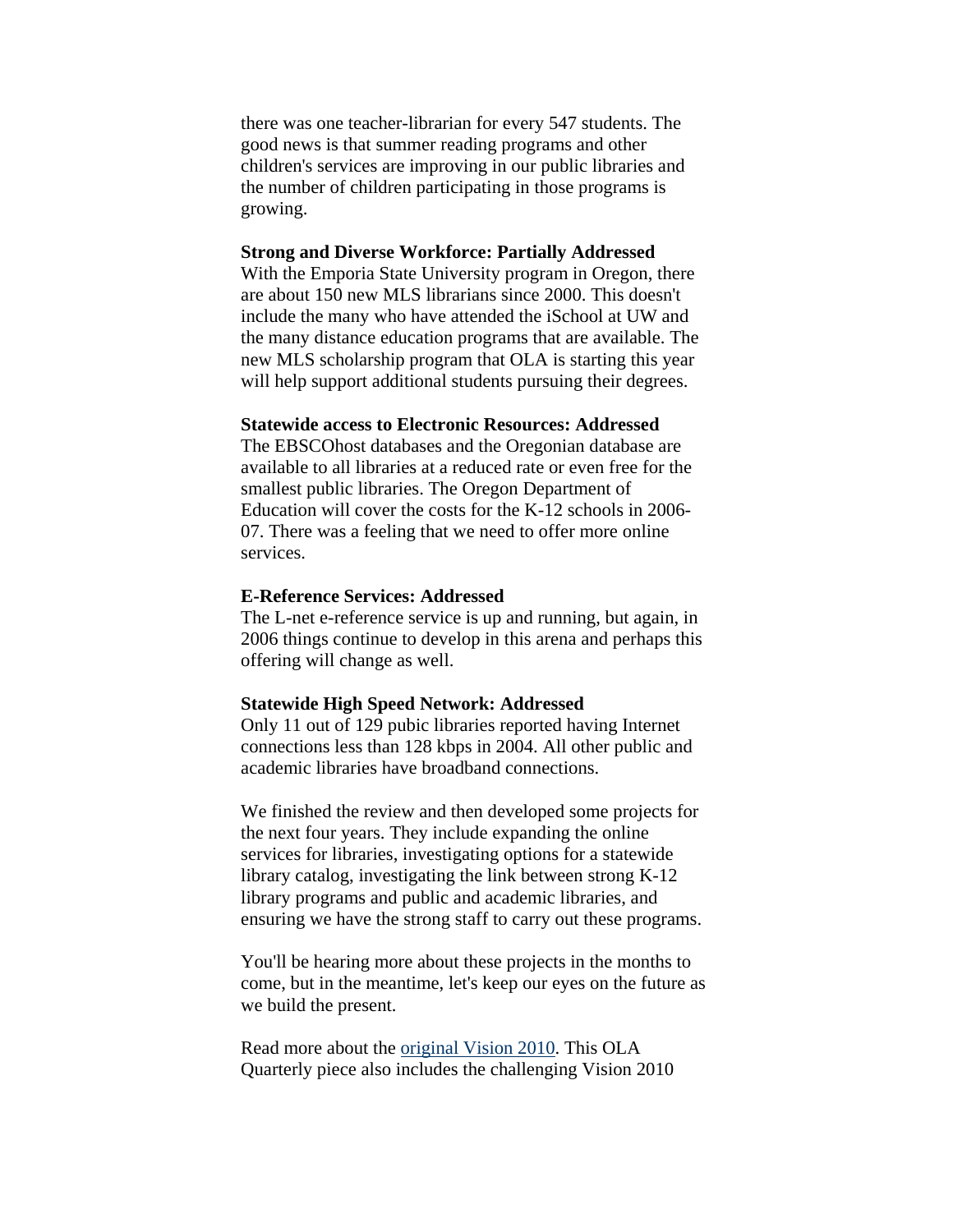<span id="page-3-0"></span>Crossword puzzle!

#### **Write for the OLA Quarterly!**

"Burnout" is the theme for this Fall's issue of the OLA Quarterly. The issue will explore different aspects of burnout in the library field. This is your chance to share your insights and experiences!

Did you experience burnout in a previous career and find relief by turning to the world of libraries? Have you worked in the same library for thirty years, but have found ways to keep your work fresh and burnout free?! Have you left your library job for a new career as a consultant, bookstore owner, turnip farmer, etc.? Have you developed tactics for confronting burnout when it arises in your job? Whatever your story or previous writing experience, please consider writing a piece for this Fall's OLA Quarterly. Contact guest editor, Rachel [Mendez](mailto:ola@olaweb.org), for more information. Deadline for articles: August 15, 2006.

#### **PLD Executive Board Needs You!**

Have you wanted to become more involved with OLA, specifically with the Public Library Division? We are recruiting nominees for two director-at-large positions, as well as the secretary position and the vice-chairperson/chairperson elect position. You can find more information about these positions in [Chapter 13A of the OLA Bylaws](http://www.olaweb.org/bylaws/public.shtml), specifically section 13.4, "Officers."

If you can't serve, maybe you'd like to nominate an exceptional colleague. PLD takes a very active role in planning the annual OLA Conference and we just this year, began an exciting new website, where we are planning to offer lots of fresh ideas and essential information to the public library community.

Come get involved with a dynamic, motivated group - it's fun and a great source of inspiration for your professional development.

Please send nominations to one of the nominating committee members listed below. Thank you!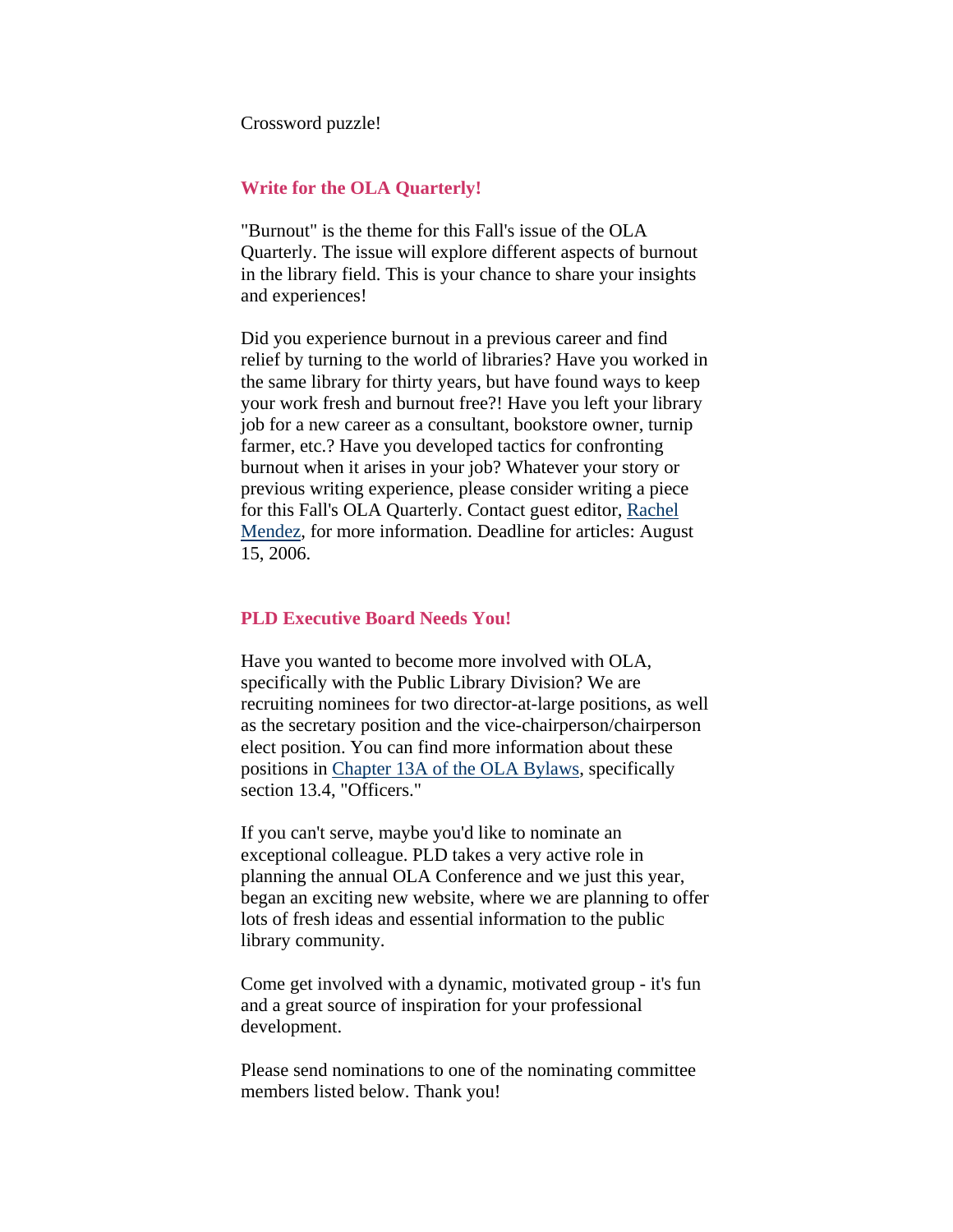<span id="page-4-0"></span>[Linda V. Malone](mailto:lmalone@ci.west-linn.or.us), West Linn Public Library [Kevin Barclay](mailto:kevinb@dpls.lib.or.us), Deschutes Public Library System [Teresa Landers](mailto:teresa.landers@ci.corvallis.or.us), Corvallis-Benton County Public Library

#### **Update to Standards for Oregon Public Libraries**

This year the PLD Board is revising and updating the "Staff" and "Materials and Services" sections of the Standards for Oregon Public Libraries: 2000. The "Technology" and "Access" sections were revised in 2004. The full standards as they currently exist can be found at the [PLD website](http://olaweb.org/pld/standards_menu.html).

After input at the PLD business meeting in April, the Board crafted a [final revision](http://olaweb.org/pld/standards_updates.html) of the standards for "Staff" and "Materials and Services."

PLD members - please take time to read through the revisions. The red and green text details the changes, along with the deletions noted in the margins. The Board will hold an online vote for acceptance of the revised standards by the entire PLD membership the last week of July.

## **Happenings**

#### **Date Change - OCLC Local Holdings Training at SOU**

Please note the date change for OCLC's Holdings Maintenance Workshop that will be held at Southern Oregon University in Ashland. The workshop scheduled for August 10 has been rescheduled for August 14 by OCLC.

Southern Oregon University's Hannon Library will host OCLC training in Local Holdings Maintenance Basics using the Connexion Browser on August 14 from 9am to 4pm. Course information and a link for registration are available at the [OCLC website](http://www.oclc.org/western/training/courses/descriptions/W126.htm).

The course number is W 126 and the fee is \$55 for OCLC Western member organizations and \$125 for non-members. If this is your first opportunity for training since ORULS was closed, think about registering early so that OCLC will have its head count in plenty of time.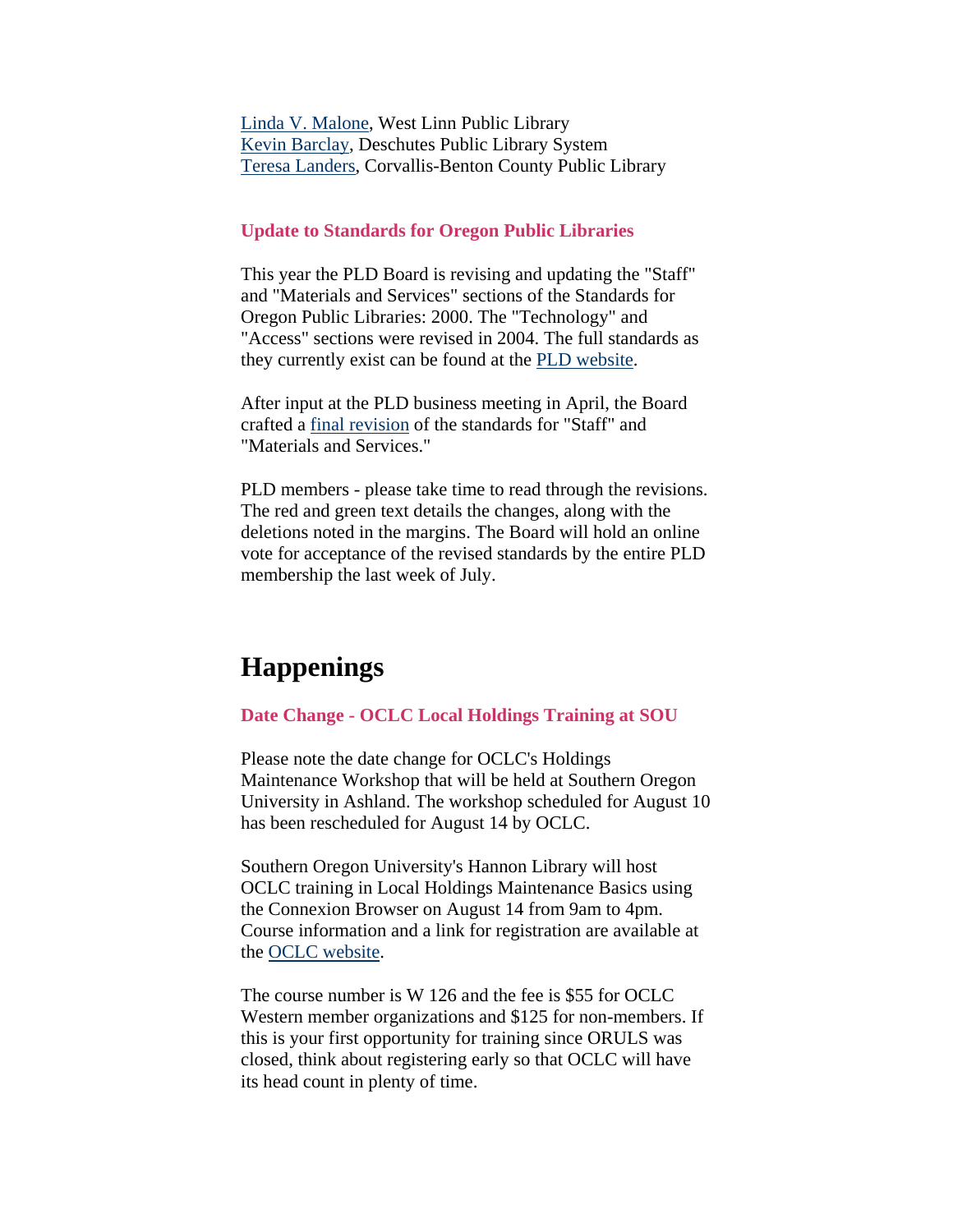#### <span id="page-5-0"></span>**NW Central Goes Live!**

Welcome to NW CENTRAL, the NW Continuing Education Network of Training Resources for All Libraries. The web site prototype is now available for you to [use and explore](http://www.nwcentral.org/)! What is a prototype, anyway? According to Cambridge Dictionaries Online, a prototype is "the first example of something ... from which all later forms are developed." Please remember that it is your participation that will determine NW CENTRAL's later forms!

This site was developed by you and for you through an LSTA grant received by the Portland Area Library System (PORTALS) in 2005. PORTALS is now sponsoring a pilot phase under the guidance of the NW CENTRAL Advisory Group. We need your help! In fact, there are six things you can do right now to move NW CENTRAL from a prototype to a robust web site that will support the region's continuing education needs:

- 1. Log onto **NW Central** and create an account
- 2. Add information to the Events Calendar about an upcoming conference or workshops
- 3. Add handouts, tutorials, and other interesting Content via file upload or link;
- 4. Add your name to the Speaker's Bureau and make your expertise available to others, or recommend to someone else;
- 5. Post a comment to one of the Discussion Forums;
- 6. Search, browse, sign up for something, and have a good time while providing us feedback to make the site even better! Feedback may be provided directly through the web site or by contacting your [regional](http://www.nwcentral.org/?q=about#advisorygroup)  [Advisory Group Member.](http://www.nwcentral.org/?q=about#advisorygroup)

#### **Stories by the Sea**

Please watch your mail this week, librarians. Brochures for the twelfth annual Stories by the Sea Festival will be mailed to Oregon libraries this week. A three-day celebration of stories, the festival will be held at the Performing Arts Center in Newport, overlooking beautiful Nye Beach. Featured storytellers for the 2006 festival are Dan Keding, Yvonne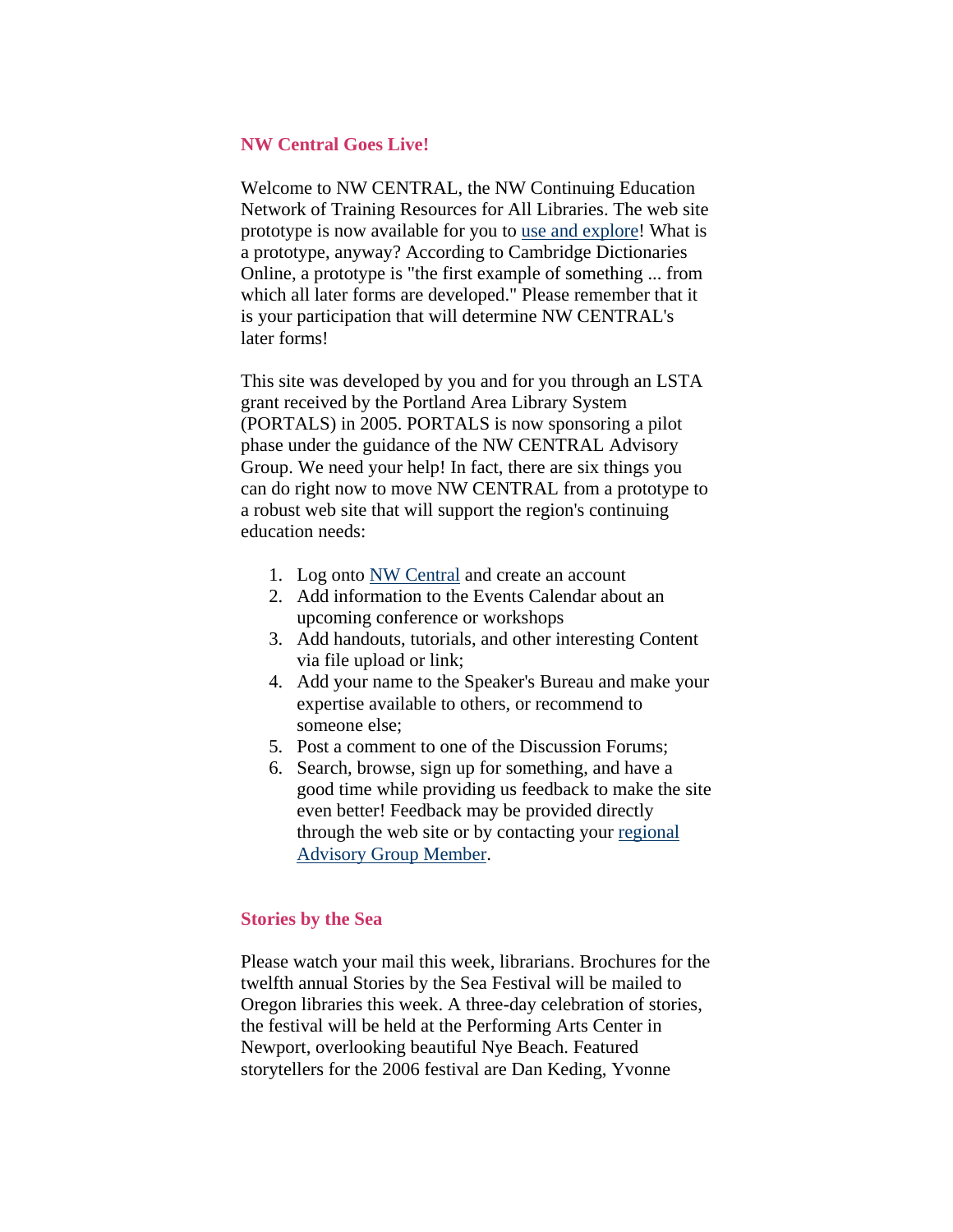<span id="page-6-0"></span>Young, and Anne-Louise Sterry.

Dan Keding, of Urbana, IL, has been a featured storyteller at the National Storytelling Festival and has won the "Circle of Excellence Award" from the National Storytelling Network. He has a unique style of storytelling that includes musical accompaniment. He has thirty years of performance and teaching experience.

Yvonne Young, of Eugene, is a former teacher who often used storytelling as a teaching tool. A member of the Healing Story Alliance, she is now a professional storyteller who performs at schools, senior centers, and hospices.

When she was a nurse, Anne-Louise Sterry, of West Linn, used music to make her patients feel better. Now she has a successful second career as a "storysinger." She performs in schools, libraries, and corporate settings.

Dan, Yvonne, and Anne-Louise will present workshops and perform at the Saturday afternoon children's matinee and an adult evening performance. The workshops will give participants a chance to learn more about the ABC's of storytelling, telling lively traditional stories, and using music to enhance storytelling programs. The festival includes a ghost story swap on Friday evening and an inspiration story swap on Sunday morning. The cost for all events is \$85. For more information visit the [web site](http://www.olaweb.org/csd/stories.html) or call Rebecca Cohen at (541) 265-3109.

Volunteer storytellers and librarians will tour Newport-area schools on Friday to tell stories for 2000 students.

The Stories by the Sea Festival is co-sponsored by the Children's Services Division of the Oregon Library Association and the Oregon Coast Council for the Arts.

## **People**

**Rebecca Cohen Receives National Storytelling Network Award**

Rebecca Cohen is the recipient of the 2006 Pacific Regional Leadership and Service Award from the [National Storytelling](http://www.storynet.org/)